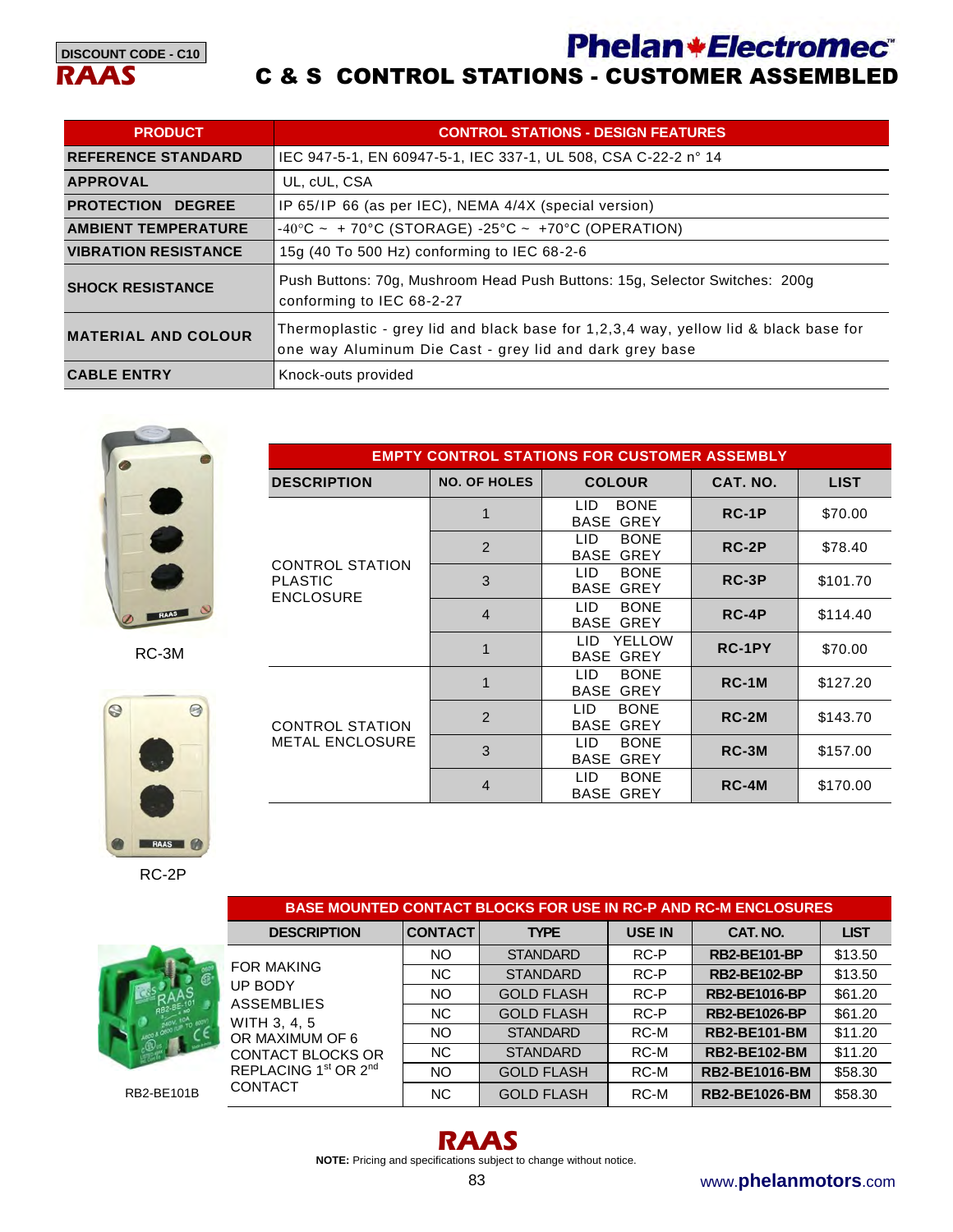## **Phelan+Electromec** C & S CONTROL STATIONS - CUSTOMER ASSEMBLED

| <b>PLASTIC OPERATING HEADS FOR USE WITH RC-P &amp; RC-M ENCLOSURES - IP65</b> |                                                                                                                                                                                                                                                                                                                                                                                                                                                                                                             |               |                |             |  |  |  |
|-------------------------------------------------------------------------------|-------------------------------------------------------------------------------------------------------------------------------------------------------------------------------------------------------------------------------------------------------------------------------------------------------------------------------------------------------------------------------------------------------------------------------------------------------------------------------------------------------------|---------------|----------------|-------------|--|--|--|
| <b>DESCRIPTION</b>                                                            | <b>KNOB SIZE</b>                                                                                                                                                                                                                                                                                                                                                                                                                                                                                            | <b>COLOUR</b> | CAT. NO.       | <b>LIST</b> |  |  |  |
|                                                                               |                                                                                                                                                                                                                                                                                                                                                                                                                                                                                                             | White         | RP2-BA1        | \$16.50     |  |  |  |
|                                                                               |                                                                                                                                                                                                                                                                                                                                                                                                                                                                                                             | <b>Black</b>  | <b>RP2-BA2</b> | \$16.50     |  |  |  |
|                                                                               | RP2-BA3<br>Green<br>Red<br><b>RP2-BA4</b><br>Yellow<br><b>RP2-BA5</b><br><b>Blue</b><br>RP2-BA6<br><b>RP2-BA334</b><br>⇧<br><b>RP2-BA335</b><br><b>Black</b><br>RP2-BL1<br>RP2-BL2<br>Green<br>RP2-BL3<br>Red<br>RP2-BL4<br>Yellow<br>RP2-BL5<br>1<br>⇑<br>RP2-BL6<br><b>RP2-BC2</b><br><b>Black</b><br>RP2-BC3<br>Green<br>@40mm<br>Red<br>RP2-BC4<br>Yellow<br>RP2-BC5<br>RP2-BC6<br><b>Blue</b><br>$\phi$ 30mm<br><b>RP2-BS44</b><br>@40mm<br>Red<br><b>RP2-BS54</b><br>$\n  q60mm\n$<br><b>RP2-BS64</b> | \$16.50       |                |             |  |  |  |
| <b>FLUSH PUSH BUTTON</b>                                                      |                                                                                                                                                                                                                                                                                                                                                                                                                                                                                                             |               |                | \$16.50     |  |  |  |
| <b>SPRING RETURN</b>                                                          |                                                                                                                                                                                                                                                                                                                                                                                                                                                                                                             |               |                | \$16.50     |  |  |  |
|                                                                               |                                                                                                                                                                                                                                                                                                                                                                                                                                                                                                             |               |                | \$16.50     |  |  |  |
|                                                                               |                                                                                                                                                                                                                                                                                                                                                                                                                                                                                                             |               |                | \$19.00     |  |  |  |
|                                                                               |                                                                                                                                                                                                                                                                                                                                                                                                                                                                                                             |               |                | \$19.00     |  |  |  |
|                                                                               |                                                                                                                                                                                                                                                                                                                                                                                                                                                                                                             |               |                | \$19.00     |  |  |  |
|                                                                               |                                                                                                                                                                                                                                                                                                                                                                                                                                                                                                             |               |                | \$29.00     |  |  |  |
| <b>PROJECTING</b>                                                             |                                                                                                                                                                                                                                                                                                                                                                                                                                                                                                             |               |                | \$29.00     |  |  |  |
| <b>PUSH BUTTON</b>                                                            |                                                                                                                                                                                                                                                                                                                                                                                                                                                                                                             |               |                | \$29.00     |  |  |  |
| <b>SPRING RETURN</b>                                                          |                                                                                                                                                                                                                                                                                                                                                                                                                                                                                                             |               |                | \$29.00     |  |  |  |
|                                                                               |                                                                                                                                                                                                                                                                                                                                                                                                                                                                                                             |               |                | \$29.00     |  |  |  |
|                                                                               |                                                                                                                                                                                                                                                                                                                                                                                                                                                                                                             |               |                | \$30.60     |  |  |  |
| <b>MUSHROOM HEAD</b>                                                          |                                                                                                                                                                                                                                                                                                                                                                                                                                                                                                             |               |                | \$30.60     |  |  |  |
| <b>PUSH BUTTON</b>                                                            |                                                                                                                                                                                                                                                                                                                                                                                                                                                                                                             |               |                | \$30.60     |  |  |  |
| <b>SPRING RETURN</b>                                                          |                                                                                                                                                                                                                                                                                                                                                                                                                                                                                                             |               |                | \$30.60     |  |  |  |
|                                                                               |                                                                                                                                                                                                                                                                                                                                                                                                                                                                                                             |               |                | \$30.60     |  |  |  |
| <b>MUSHROOM HEAD</b>                                                          |                                                                                                                                                                                                                                                                                                                                                                                                                                                                                                             |               |                | \$28.20     |  |  |  |
| <b>PUSH BUTTON TURN TO</b>                                                    |                                                                                                                                                                                                                                                                                                                                                                                                                                                                                                             |               |                | \$28.20     |  |  |  |
| <b>RELEASE</b>                                                                |                                                                                                                                                                                                                                                                                                                                                                                                                                                                                                             |               |                | \$28.20     |  |  |  |

**PLASTIC SELECTOR HEADS FOR USE WITH RC·P & RC·M ENCLOSURES - IP65**

**HANDLE** | CAT. NO. | LIST

STANDARD **RP2-BD2** \$38.00 LONG **RP2-BJ2** \$38.30

STANDARD **RP2-BD3** \$38.00 LONG **RP2-BJ3** \$38.30

STANDARD **RP2-BD8** \$38.00 LONG | **RP2-BJ8** \$38.30

STANDARD **RP2-BD7** \$38.00 LONG **RP2-BJ7** \$38.30

 $RP2-BJR3$ 

SPRING RETURN STANDARD **RP2-BDR3** \$38.00

**DESCRIPTION TYPE OPERATOR** 

STAY PUT

1 SPRING RETURN RIGHT TO **CENTRE** 

1 SPRING RETURN LEFT TO **CENTRE** 

**2 POSITION BUSINESS ASSESSED ASSESSED ASSESSED AT A STAY PUT** 

**3 POSITION** 

**3 POSITION** 



**DISCOUNT CODE - C10** 

**RAAS**



RP2-BA5



RP2-BS54



RP2-BG\*

| PLASTIC SELECTOR HEADS (KEY SWITCH) FOR USE WITH RC-P & RC-M ENCLOSURES - IP65 |                                                                         |                              |                 |             |  |  |  |  |
|--------------------------------------------------------------------------------|-------------------------------------------------------------------------|------------------------------|-----------------|-------------|--|--|--|--|
| <b>DESCRIPTION</b>                                                             | <b>TYPE</b>                                                             | <b>REMOVAL</b><br><b>KEY</b> | CAT. NO.        | <b>LIST</b> |  |  |  |  |
|                                                                                |                                                                         | LH POSITION                  | RP2-BG2         | \$56.00     |  |  |  |  |
| <b>2 POSITION KEY SWITCH</b><br>(RAAS KEY NO. 455)                             | <b>STAY PUT</b>                                                         | <b>RH POSITION</b>           | <b>RP2-BG02</b> | \$56.00     |  |  |  |  |
|                                                                                |                                                                         | ALL POSITIONS                | RP2-BG4         | \$56.00     |  |  |  |  |
|                                                                                |                                                                         | <b>CENTRE POSITION</b>       | RP2-BG3         | \$56.00     |  |  |  |  |
|                                                                                | <b>STAY PUT</b>                                                         | LH AND RH POSITION           | <b>RP2-BG5</b>  | \$56.00     |  |  |  |  |
|                                                                                |                                                                         | ALL 3 POSITIONS              | RP2-BG0         | \$56.00     |  |  |  |  |
|                                                                                |                                                                         | <b>RH POSITION</b>           | <b>RP2-BG09</b> | \$56.00     |  |  |  |  |
| 3 POSITION                                                                     |                                                                         | LH POSITION                  | RP2-BG9         | \$56.00     |  |  |  |  |
|                                                                                | <b>BOTH SIDE SPRING RETURN</b><br><b>TO CENTRE</b>                      | <b>CENTRE POSITION</b>       | RP2-BG7         | \$56.60     |  |  |  |  |
|                                                                                | STAY PUT TO LEFT SPRING RETURN<br><b>FROM RIGHT TO</b><br><b>CENTRE</b> | <b>CENTRE POSITION</b>       | RP2-BG8         | \$56.60     |  |  |  |  |



#### **RAAS**

**NOTE:** Pricing and specifications subject to change without notice.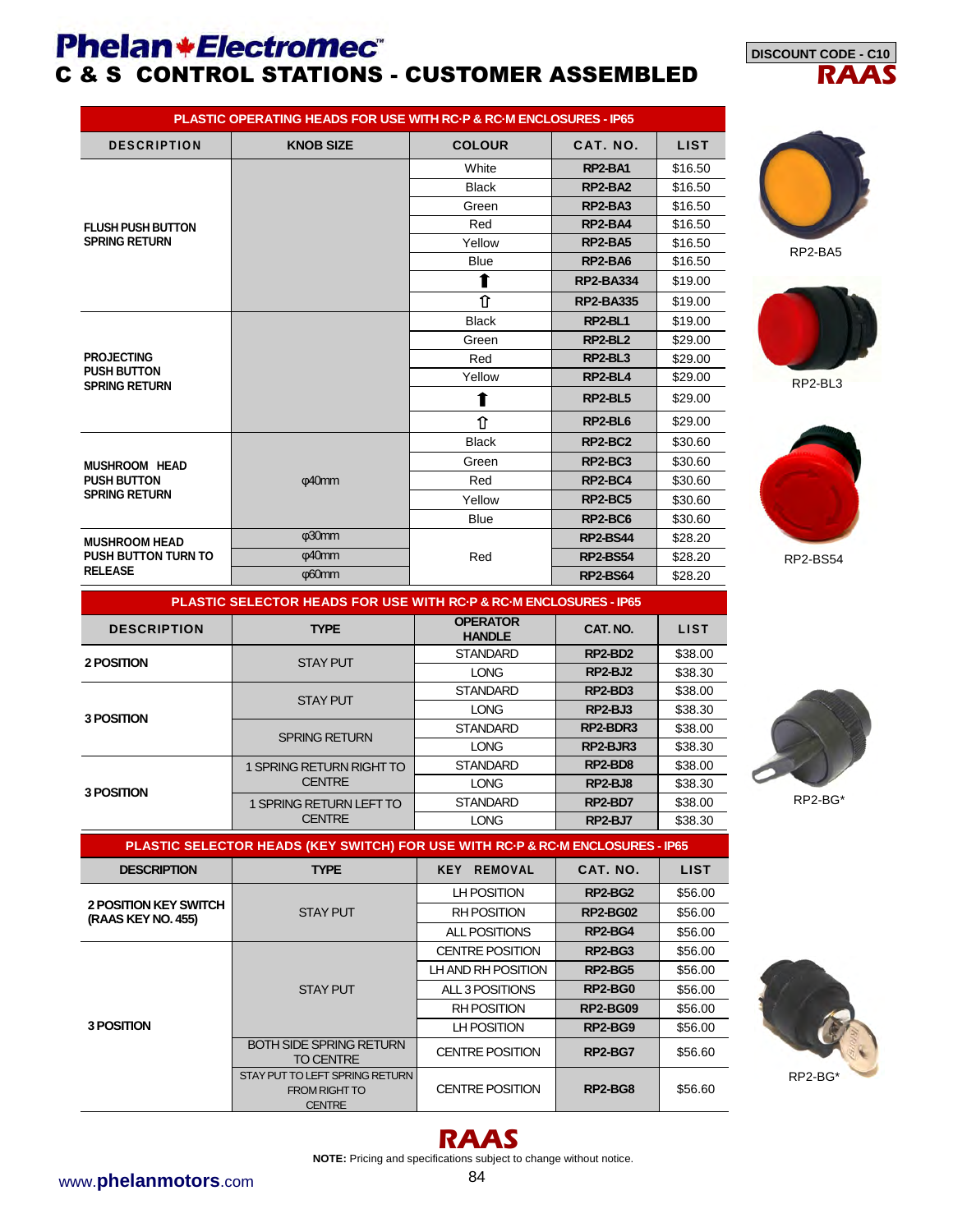

#### **Phelan+Electromec RAAS** C & S CONTROL STATIONS - CUSTOMER ASSEMBLED

|                 | <b>METAL OPERATING HEADS FOR USE WITH RC-P &amp; RC-M ENCLOSURES - IP65</b> |                            |                                       |                  |             |  |  |
|-----------------|-----------------------------------------------------------------------------|----------------------------|---------------------------------------|------------------|-------------|--|--|
|                 | <b>DESCRIPTION</b>                                                          | <b>KNOB</b><br><b>SIZE</b> | <b>COLOUR</b>                         | CAT. NO.         | <b>LIST</b> |  |  |
|                 |                                                                             |                            | <b>WHITE</b>                          | RM2-BA1          | \$19.40     |  |  |
|                 |                                                                             |                            | <b>BLACK</b>                          | RM2-BA2          | \$19.40     |  |  |
|                 |                                                                             |                            | <b>GREEN</b>                          | RM2-BA3          | \$19.40     |  |  |
|                 |                                                                             |                            | <b>RED</b>                            | RM2-BA4          | \$19.40     |  |  |
|                 | <b>FLUSH PUSH BUTTON SPRING</b><br><b>RETURN</b>                            | N/A                        | <b>YELLOW</b>                         | RM2-BA5          | \$19.40     |  |  |
| RM2-BA5         |                                                                             |                            | <b>BLUE</b>                           | <b>RM2-BA6</b>   | \$19.40     |  |  |
|                 |                                                                             |                            | <b>BLACK ARROW</b><br><b>ON WHITE</b> | <b>RM2-BA334</b> | \$22.00     |  |  |
|                 |                                                                             |                            | <b>WHITE ARROW</b><br>ON BLACK        | <b>RM2-BA335</b> | \$22.00     |  |  |
|                 |                                                                             |                            | <b>WHITE</b>                          | <b>RM2-BL1</b>   | \$19.00     |  |  |
| RM2-BL4         |                                                                             |                            | <b>BLACK</b>                          | RM2-BL2          | \$19.00     |  |  |
|                 | PROJECTING PUSH BUTTON SPRING                                               | N/A                        | <b>GREEN</b>                          | <b>RM2-BL3</b>   | \$19.00     |  |  |
|                 | <b>RETURN</b>                                                               |                            | <b>RED</b>                            | RM2-BL4          | \$19.00     |  |  |
|                 |                                                                             |                            | <b>YELLOW</b>                         | <b>RM2-BL5</b>   | \$19.00     |  |  |
|                 |                                                                             | N/A                        | <b>BLUE</b>                           | RM2-BL6          | \$19.00     |  |  |
|                 |                                                                             |                            | <b>WHITE</b>                          | <b>RM2-BP1</b>   | \$26.00     |  |  |
|                 |                                                                             |                            | <b>BLACK</b>                          | RM2-BP2          | \$26.00     |  |  |
|                 | BOOTED PUSH BUTTON SPRING                                                   |                            | <b>GREEN</b>                          | RM2-BP3          | \$26.00     |  |  |
|                 | RETURN IP66                                                                 |                            | <b>RED</b>                            | RM2-BP4          | \$26.00     |  |  |
|                 |                                                                             |                            | <b>YELLOW</b>                         | RM2-BP5          | \$26.00     |  |  |
|                 |                                                                             |                            | <b>BLUE</b>                           | RM2-BP6          | \$26.00     |  |  |
|                 |                                                                             | N/A                        | <b>WHITE</b>                          | <b>RM2-BA18</b>  | \$25.60     |  |  |
|                 |                                                                             |                            | <b>BLACK</b>                          | <b>RM2-BA28</b>  | \$25.60     |  |  |
|                 | FLUSH PUSH BUTTON SPRING<br>RETURN WITH TRANSPARENT BOOT                    |                            | <b>GREEN</b>                          | <b>RM2-BA38</b>  | \$25.60     |  |  |
|                 | <b>IP66</b>                                                                 |                            | <b>RED</b>                            | <b>RM2-BA48</b>  | \$25.60     |  |  |
|                 |                                                                             |                            | <b>YELLOW</b>                         | <b>RM2-BA58</b>  | \$25.60     |  |  |
| RM2-BC4         |                                                                             |                            | <b>BLUE</b>                           | <b>RM2-BA68</b>  | \$25.60     |  |  |
|                 |                                                                             |                            | <b>BLACK</b>                          | RM2-BC2          | \$31.50     |  |  |
|                 |                                                                             |                            | <b>GREEN</b>                          | <b>RM2-BC3</b>   | \$31.50     |  |  |
|                 | MUSHROOM HEAD PUSHBUTTON<br>SPRING RETURN                                   | φ40mm                      | RED                                   | RM2-BC4          | \$31.50     |  |  |
|                 |                                                                             |                            | <b>YELLOW</b>                         | <b>RM2-BC5</b>   | \$31.50     |  |  |
|                 |                                                                             |                            | <b>BLUE</b>                           | <b>RM2-BC6</b>   | \$31.50     |  |  |
|                 |                                                                             | $\phi$ 30mm                |                                       | <b>RM2-BS44</b>  | \$63.60     |  |  |
|                 | MUSHROOM HEAD PUSH BUTTON                                                   | $\phi$ 40mm                | <b>RED</b>                            | <b>RM2-BS54</b>  | \$63.60     |  |  |
|                 | TURN TO RELEASE                                                             | $\phi$ 60mm                |                                       | <b>RM2-BS64</b>  | \$63.60     |  |  |
|                 | MUSHROOM HEAD PUSHBUTTON<br>KEY RELEASE RAAS KEY NO. 455                    | $\phi$ 40mm                | <b>RED</b>                            | <b>RM2-BS14</b>  | \$140.00    |  |  |
| <b>RM2-BS64</b> |                                                                             |                            | <b>RED</b>                            | <b>RM2-BT4</b>   | \$63.60     |  |  |
|                 | MUSHROOM HEAD PUSHBUTTON<br>PUSH TO STAY-PULL TO RELEASE                    | $\phi$ 40mm                | <b>RED</b><br>PRE-MARKED              | <b>RM2-BT43</b>  | \$63.60     |  |  |

OPERATING HEADS WITH BLACK METAL BEZEL: TO ORDER ADD SUFFIX '7' TO ABOVE E.G. RM2-BA1 BECOMES RM2-BA1 7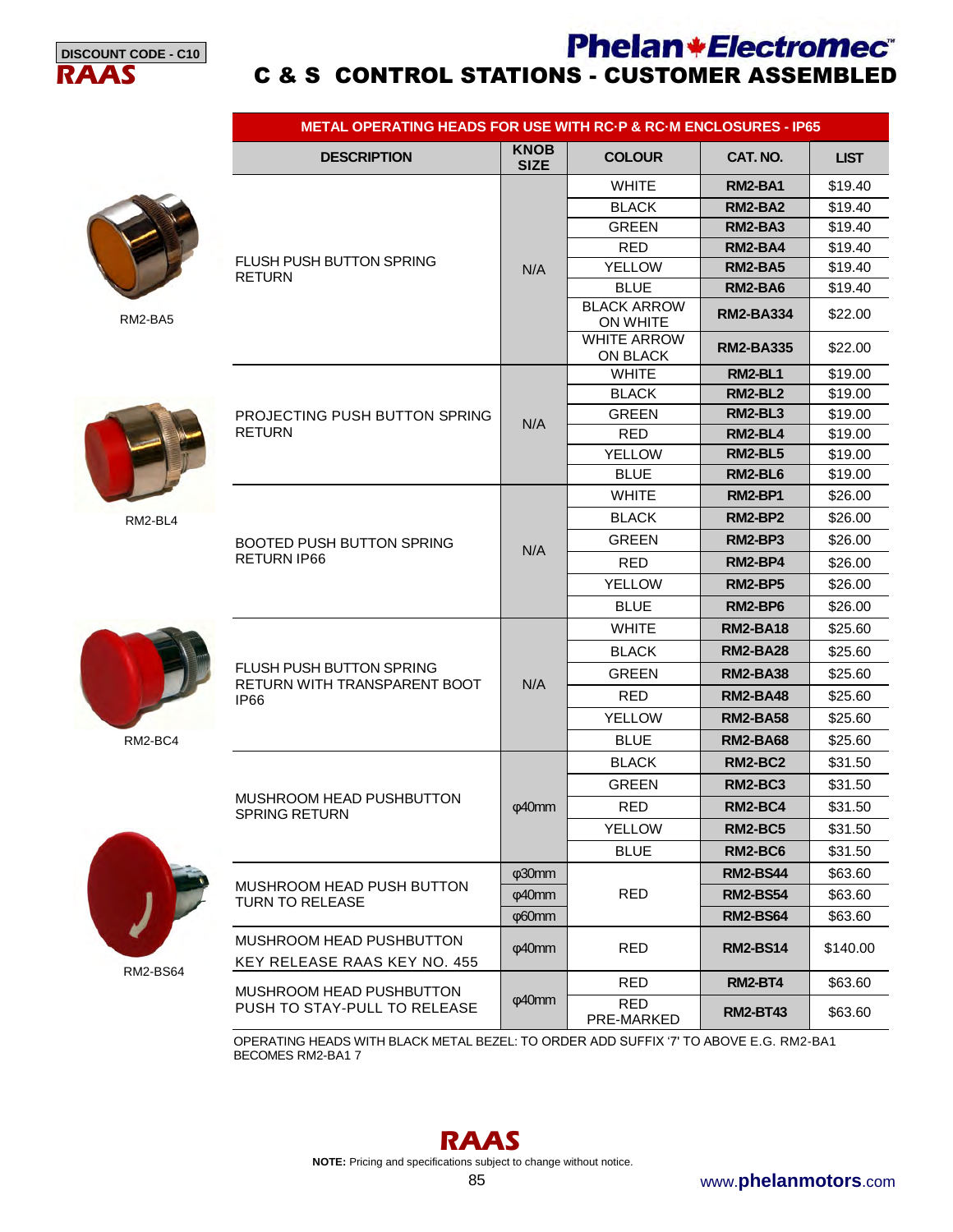#### **Phelan \*Electromec** C & S CONTROL STATIONS - CUSTOMER ASSEMBLED

**RAAS DISCOUNT CODE - C10** 

| <b>METAL SELECTOR HEADS FOR USE WITH RC-P AND RC-M ENCLOSURES</b> |                        |                        |                |             |  |  |  |
|-------------------------------------------------------------------|------------------------|------------------------|----------------|-------------|--|--|--|
| <b>DESCRIPTION</b>                                                | <b>TYPE</b>            | <b>OPERATOR HANDLE</b> | CAT. NO.       | <b>LIST</b> |  |  |  |
| 2 POSITION                                                        | <b>STAY PUT</b>        | Standard               | RM2-BD2        | \$51.00     |  |  |  |
|                                                                   |                        | Long                   | RM2-BJ2        | \$54.00     |  |  |  |
|                                                                   | <b>SPRING RETURN</b>   | Standard               | RM2-BDR2       | \$51.00     |  |  |  |
|                                                                   |                        | Long                   | RM2-BJR2       | \$54.00     |  |  |  |
| 3 POSITION                                                        | <b>STAY PUT</b>        | Standard               | RM2-BD3        | \$51.00     |  |  |  |
|                                                                   |                        | Long                   | RM2-BJ3        | \$54.00     |  |  |  |
|                                                                   | <b>SPRING RETURN</b>   | Standard               | RM2-BDR3       | \$51.00     |  |  |  |
|                                                                   |                        | Long                   | RM2-BJR3       | \$54.00     |  |  |  |
|                                                                   | <b>1 SPRING RETURN</b> | Standard               | RM2-BD8        | \$51.00     |  |  |  |
| 3 POSITION                                                        | <b>RIGHT TO CENTRE</b> | Long                   | <b>RM2-BJ8</b> | \$54.00     |  |  |  |
|                                                                   | <b>1 SPRING RETURN</b> | Standard               | RM2-BD7        | \$51.00     |  |  |  |
|                                                                   | <b>LEFT TO CENTRE</b>  | Long                   | <b>RM2-BJ7</b> | \$54.00     |  |  |  |



RM2-BD\*

| <b>METAL KEY SELECTOR HEADS FOR USE WITH RC P &amp; RC M ENCLOSURES - IP65</b> |                                                                         |                        |                 |             |  |  |
|--------------------------------------------------------------------------------|-------------------------------------------------------------------------|------------------------|-----------------|-------------|--|--|
| <b>DESCRIPTION</b>                                                             | <b>KEY REMOVAL</b>                                                      | <b>KEY REMOVAL</b>     | CAT. NO.        | <b>LIST</b> |  |  |
|                                                                                |                                                                         | <b>LH Position</b>     | <b>RM2-BG2</b>  | \$70.00     |  |  |
| 2 POSITION KEY                                                                 | <b>STAY PUT</b>                                                         | <b>RH</b> Position     | <b>RM2-BG02</b> | \$70.00     |  |  |
| <b>SWITCH</b>                                                                  |                                                                         | <b>All Positions</b>   | <b>RM2-BG4</b>  | \$70.00     |  |  |
| (C&S KEY NO. 455)                                                              | <b>SPRING RETURN</b><br>RIGHT TO LEFT                                   | <b>LH Position</b>     | RM2-BG6         | \$66.00     |  |  |
| 3 POSITION                                                                     |                                                                         | <b>Center Position</b> | RM2-BG3         | \$70.00     |  |  |
|                                                                                |                                                                         | LH And RH Position     | RM2-BG5         | \$70.00     |  |  |
|                                                                                | <b>STAY PUT</b>                                                         | All 3 Positions        | RM2-BG0         | \$70.00     |  |  |
|                                                                                |                                                                         | <b>RH Position</b>     | <b>RM2-BG09</b> | \$70.00     |  |  |
|                                                                                |                                                                         | <b>LH</b> Position     | RM2-BG9         | \$70.00     |  |  |
|                                                                                | <b>BOTH SIDE SPRING</b><br><b>RETURN</b>                                | <b>Center Position</b> | <b>RM2-BG7</b>  | \$70.00     |  |  |
|                                                                                | STAY PUT TO LEFT<br><b>SPRING RETURN FROM</b><br><b>RIGHT TO CENTRE</b> | <b>Center Position</b> | RM2-BG8         | \$70.00     |  |  |

#### **CONTROL STATION DIMENSIONS**

| <b>PLASTIC</b> |                   |                     |                     |                     |                   |                     | <b>METAL</b>        |                     |
|----------------|-------------------|---------------------|---------------------|---------------------|-------------------|---------------------|---------------------|---------------------|
|                | Hole<br>(inch/mm) | 2 Hole<br>(inch/mm) | 3 Hole<br>(inch/mm) | 4 Hole<br>(inch/mm) | Hole<br>(inch/mm) | 2 Hole<br>(inch/mm) | 3 Hole<br>(inch/mm) | 4 Hole<br>(inch/mm) |
| H              | 2.1''/51          | 2.1''/51            | 2.1''/51            | $2.1$ "/ $51$       | 2.1''/51          | 2.1" / 51           | 2.1" / 51           | 2.1" / 51           |
| W              | 2.68''/68         | 2.68''/68           | 2.68''/68           | 2.68''/68           | 2.68''/68         | 2.68" / 68          | 2.68" / 68          | 2.68''/68           |
|                | 2.91''/74         | 4.09"/104           | 5.28"/134           | 6.46"/164           | 2.91''/74         | 4.13" / 105         | 5.28" / 134         | 6.46" / 164         |
| W <sub>1</sub> | 2.13''/54         | 2.13''/54           | 2.13''/54           | 2.13''/54           | 2.13''/54         | 2.13" / 54          | 2.13'' / 54         | 2.13" / 54          |
| L1             | 3.07''/78         | 2.68''/68           | 2.68''/68           | 5.04"/128           | 1.31''/46         | 3.07" / 78          | $4.25$ " / 108      | $5.43$ " / 138      |





**NOTE:** Pricing and specifications subject to change without notice.